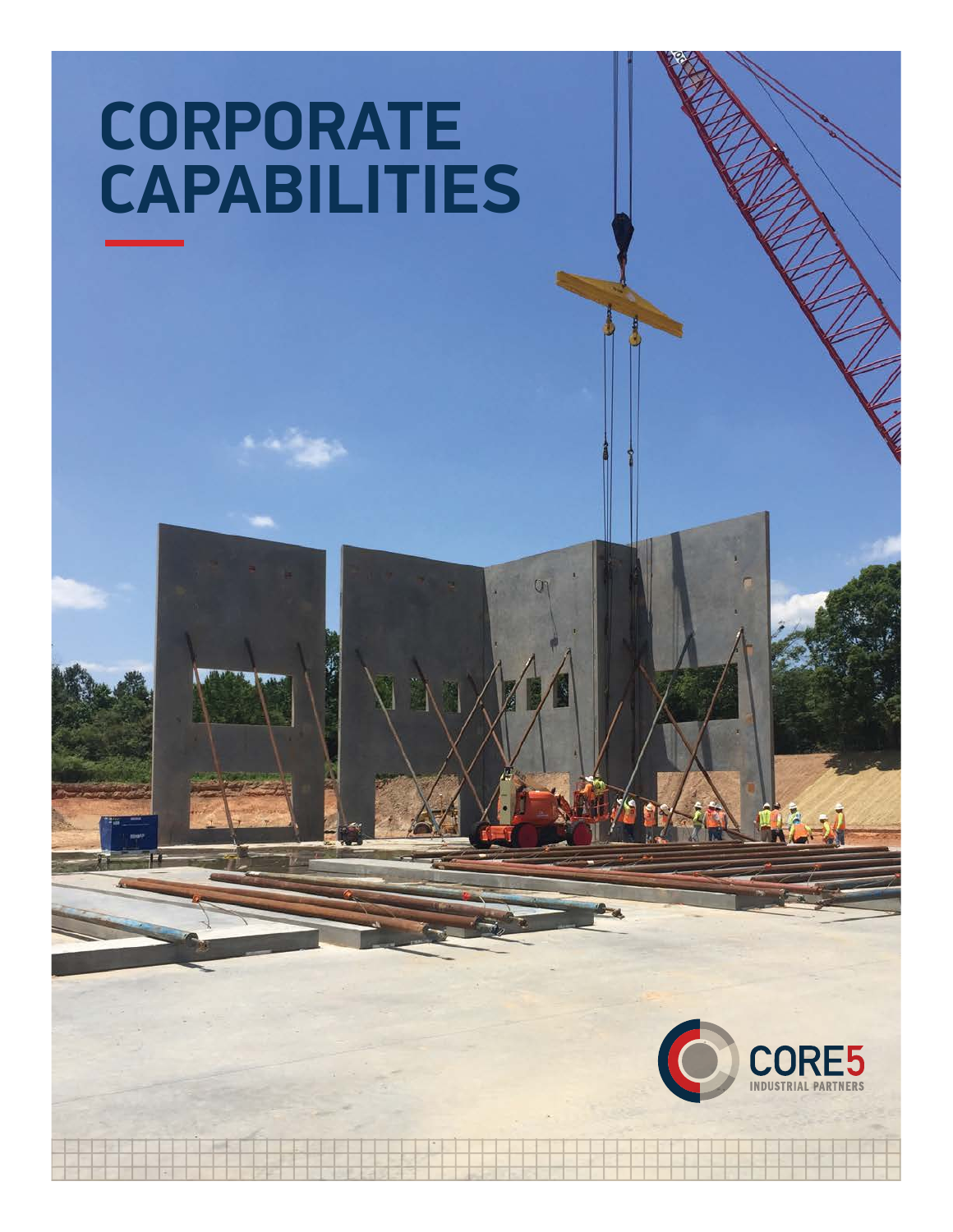### **WHO WE ARE**

Core5 Industrial Partners is an industrial real estate property company with expertise in development of Class-A properties featuring the latest innovations throughout the United States. Headquartered in Atlanta, Georgia, Core5 has development activity in Atlanta, Cincinnati/Northern Kentucky, Columbus, Dallas, Houston, Indianapolis, Los Angeles/Inland Empire, Louisville, Memphis, Nashville, Pennsylvania, Phoenix, San Antonio and South New Jersey with expansion plans to additional key logistic hubs in the US.



#### **HOW WE'RE DIFFERENT**

Founded in 2015, Core5 has immediate access to financial capital on their balance sheet without utilizing third party funds — all of which streamlines and speeds up the approval process and allows swift commitment to the projects deemed important to the success of our existing and potential clients, partners and the company.

Named for five core principles, the company values are centered around a highly flexible entrepreneurial spirit, promising follow through on commitments with an

to detail and quick decision making. Experienced, well-tenured leadership, coupled with empowered team results in a service-centered culture few companies

Core5 is privately held by 170-year-old Japanese-based Kajima Corporation – one of the world's largest A credit-rated has a 30+ year working relationship.

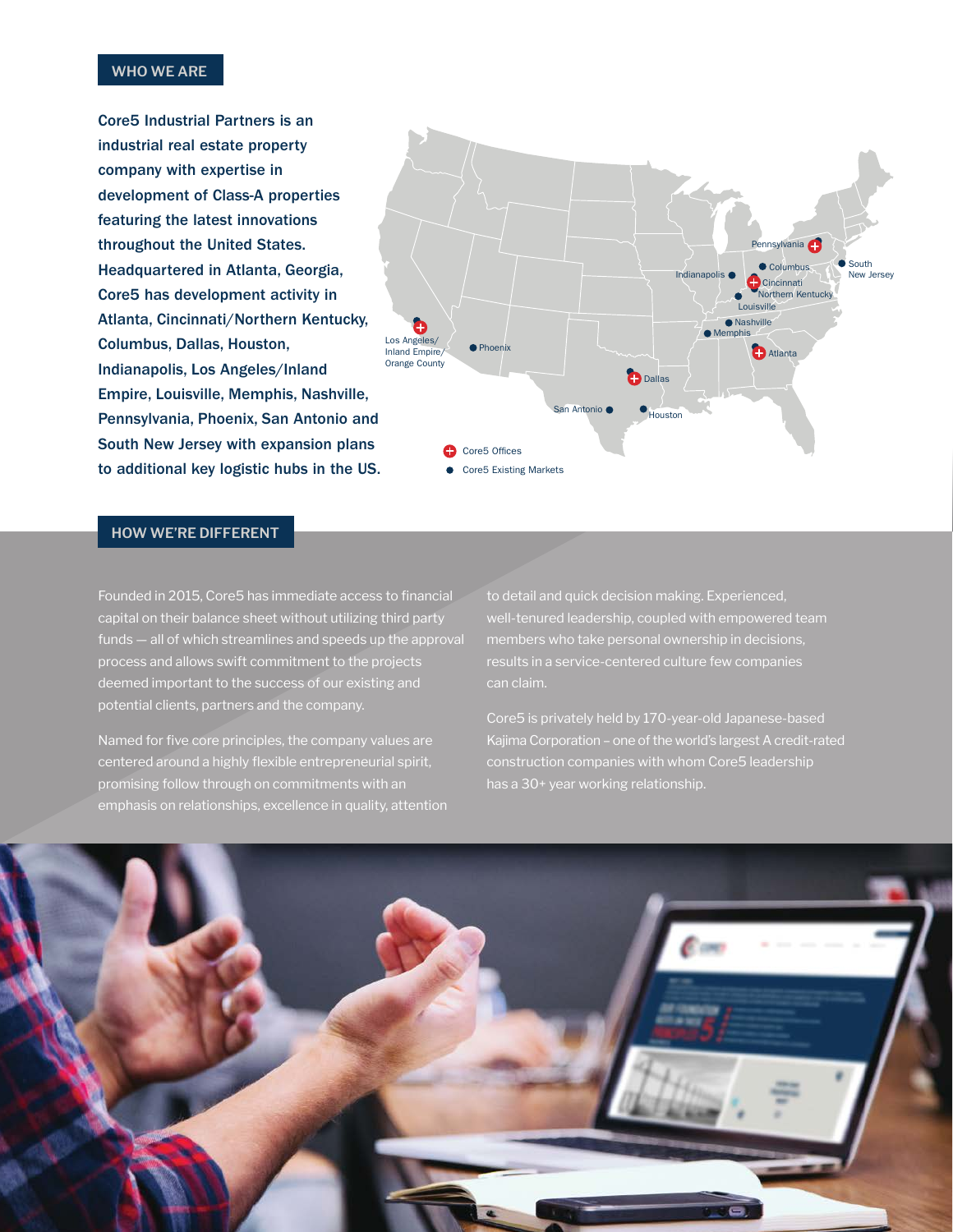

## **OUR FOUNDATION RESTS ON THESE PRINCIPLES**

- $\left( 1\right)$ We believe real estate is a relationship business.
- $\left( 2\right)$ We believe capable, dedicated employees are the key to our success.
- $\left(3\right)$ We believe in investing for long-term value.
- 4 We believe in excellence to the highest standards.
- 5 We always keep our word and follow through on our commitments.

### **WHAT IT MEANS TO YOU**

Core5 focuses singularly on development and partners with supporting industry experts for the leasing, management and investment sales. From custom-designed facilities for the world's most celebrated brands to helping startups break new ground in Core5 developed and owned buildings, Core5 excels in out-of-the-box value creation for complicated development challenges other firms find unmanageable. Developing buildings for long term appreciation is a distinctive Core5 hallmark — an unparalleled value for investors who look to own Class-A industrial real estate facilities and an exceptional advantage when it comes to flexibility and maximum operational efficiency for clients who call Core5 buildings home.

In short, Core5's underlying focus on building long-term, rewarding relationships forms the building blocks for a successful, straightforward transaction — whether it's your first or one of many.

Established long-lasting partnerships with architects, construction firms, lenders and other industry specialists, coupled with quick decision-making, create a flexible and nimble delivery of product to market. Tailored, personal responses and organized, efficient systems have earned us the status for proactively delivering beyond partner and client expectations.